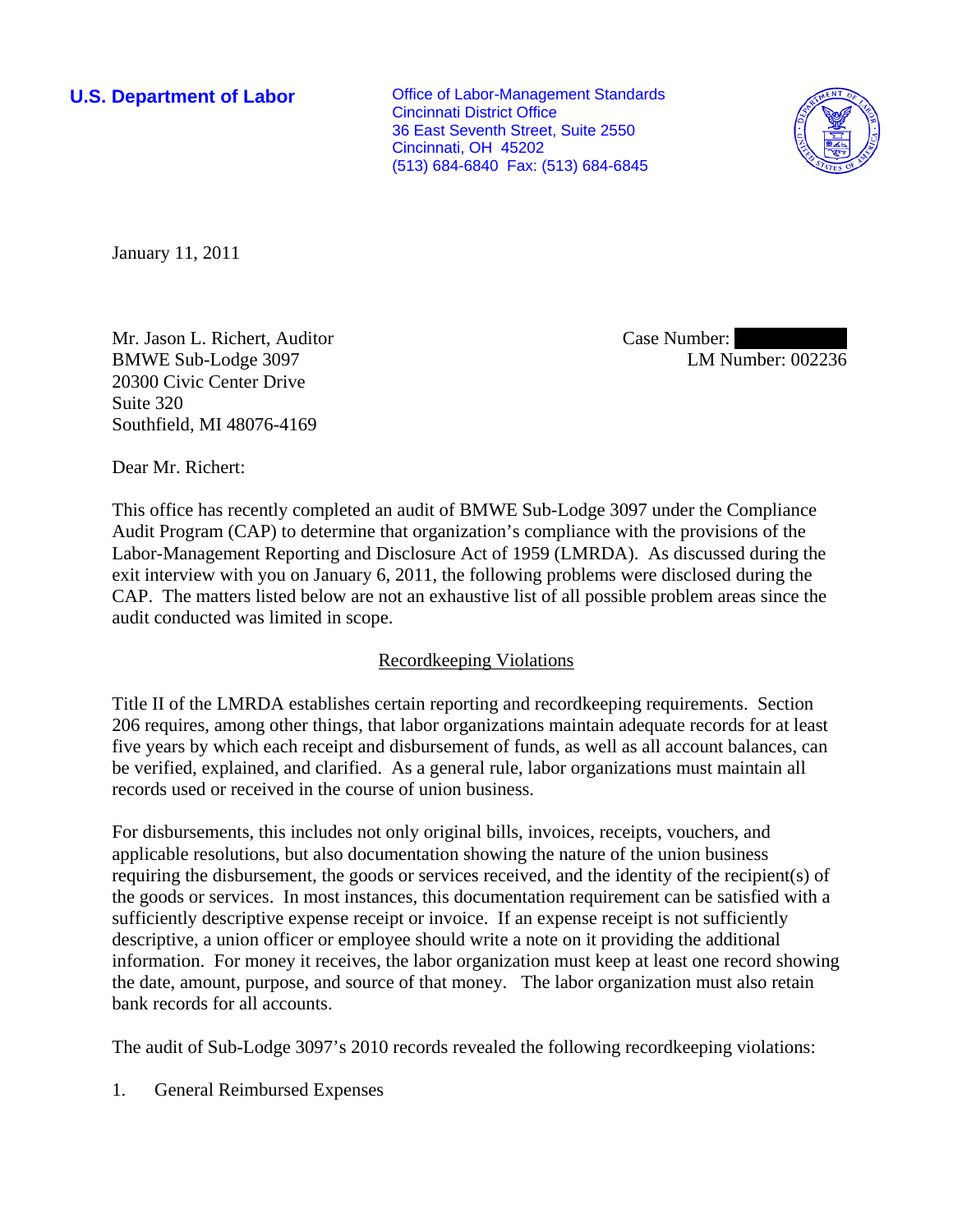Sub-Lodge 3097 did not retain adequate documentation for reimbursed expenses, totaling ast least \$837.29, incurred by former Treasurer ||||||||||||||| ||||||||||||||| and President Dwayne Hutchinson. Former Treasurer was reimbursed \$80.25 and President Hutchinson was reimbursed \$757.04 for expenses incurred while attending a convention in Las Vegas for which there were no receipts in the union records.

As noted above, labor organizations must retain original receipts, bills, and vouchers for all disbursements. The president and treasurer (or corresponding principal officers) of your union, who are required to sign the union's LM report, are responsible for properly maintaining union records.

2. Failure to Maintain Required Financial Records

Sub-Lodge 3097 failed to maintain all required financial records for a period of five years as is required by the LMRDA. When Senior Investigator John Dozier picked up the union's financial records from former Treasurer  $\blacksquare$ , explained that he threw away all union records that were more than two years old.

As noted above, Section 206 requires, among other things, that labor organizations maintain adequate records for at least five years by which each receipt and disbursement of funds, as well as all account balances, can be verified, explained, and clarified. As a general rule, labor organizations must maintain all records used or received in the course of union business.

The proper maintenance of union records is the personal responsibility of the individuals who are required to file Sub-Lodge 3097's LM report. You should be aware that under the provisions of Section 209(a) of the LMRDA and Section 3571 of Title 18 of the U.S. Code, willful failure to maintain records can result in a fine of up to \$100,000 or imprisonment for not more than one year, or both. Under the provisions of Section 209(c) of the LMRDA and Section 3571 of Title 18 of the U.S. Code, willful destruction or falsification of records can result in a fine of up to \$100,000 or imprisonment for not more than one year, or both. The penalties provided in Section 209(c) and Section 3571 of Title 18 apply to any person who caused the violations, not just the individuals who are responsible for filing the union's LM report.

## Reporting Violations

The audit disclosed a violation of LMRDA Section 201(b), which requires labor organizations to file annual financial reports accurately disclosing their financial condition and operations. The Labor Organization Annual Report (Form LM-4) filed by Sub-Lodge 3097 for fiscal year ending March 31, 2009, was deficient in that:

1. Failure to Report Receipts on LM-4 Report

Sub-Lodge 3097 failed to report interest in the amount of \$9.21 in Item 16 (Total Receipts) on its LM-4 report for fiscal year ending March 31, 2009.